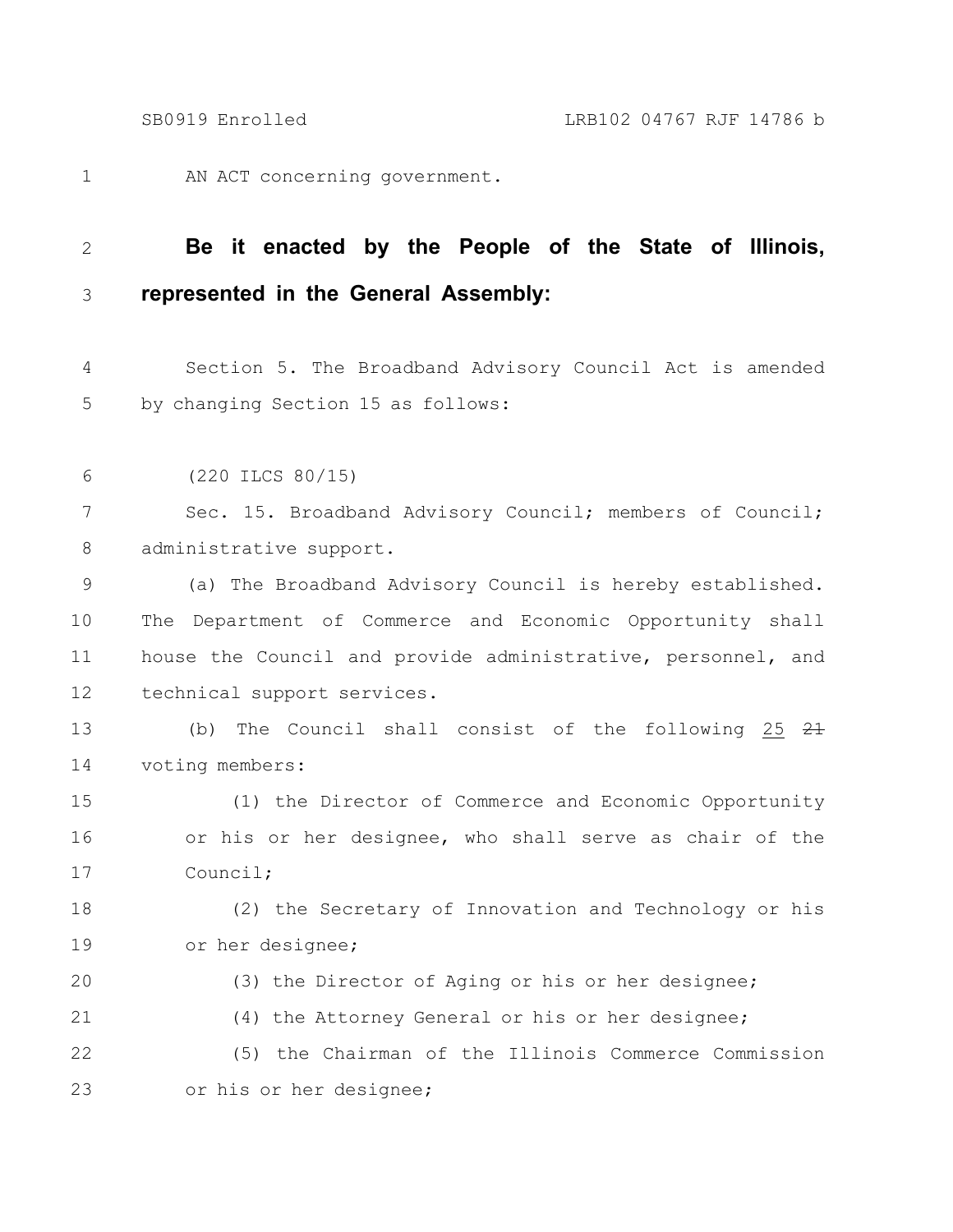(6) one member appointed by the Director of Healthcare and Family Services to represent the needs of disabled citizens; 1 2 3

(7) one member appointed by the Director of Commerce and Economic Opportunity and nominated by the president of a statewide organization representing electric cooperatives; 4 5 6 7

(8) one member appointed by the Director of Commerce and Economic Opportunity and nominated by the executive director of a statewide organization representing municipalities; 8 9 10 11

(9) one member appointed by the Director of Commerce and Economic Opportunity and nominated by the president of a statewide organization representing libraries; 12 13 14

(10) one member appointed by the Director of Commerce and Economic Opportunity and nominated by the president of a statewide organization representing public housing authorities; 15 16 17 18

(11) one member appointed by the Chair of the Illinois Community College Board; 19 20

(12) one member appointed by the Chair of the Illinois Board of Higher Education; and 21 22

(13) one member appointed by the Director of Commerce and Economic Opportunity and nominated by the president of the State's largest general farm organization; 23 24 25

(14) one member appointed by the Director of Aging and 26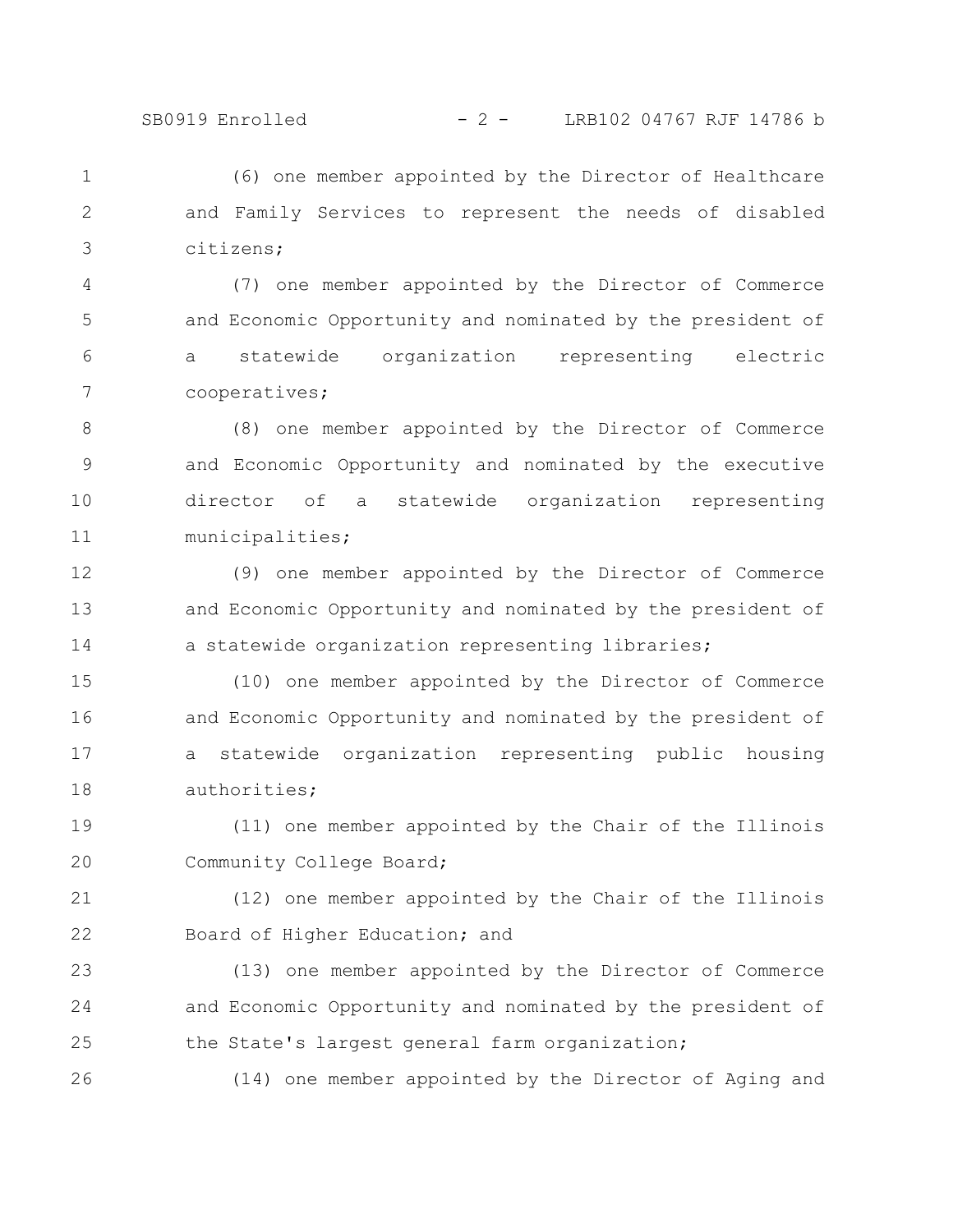SB0919 Enrolled - 3 - LRB102 04767 RJF 14786 b

nominated by an organization representing Illinois' senior population with a membership of at least 1,500,000; (15) seven members to represent broadband providers for 3-year terms appointed by the Governor as follows: (A) one member representing an incumbent local exchange carrier that serves rural areas; (B) one member representing an incumbent local exchange carrier that serves urban areas; (C) one member representing wireless carriers that offer broadband Internet access; (D) one member representing cable companies that serve Illinois; (E) one member representing a statewide rural broadband association; (F) one member representing a telecommunications carrier issued a certificate of public convenience and necessity or a certificate of service authority from the Illinois Commerce Commission, whose principal place of business is located in east central Illinois and who is engaged in providing broadband access in rural areas through the installation of broadband lines that connect telecommunications facilities to other telecommunications facilities or to end-users; and (G) one member representing satellite providers; $\div$ 1 2 3 4 5 6 7 8 9 10 11 12 13 14 15 16 17 18 19 20 21 22 23 24 25

(16) four members to represent underrepresented and 26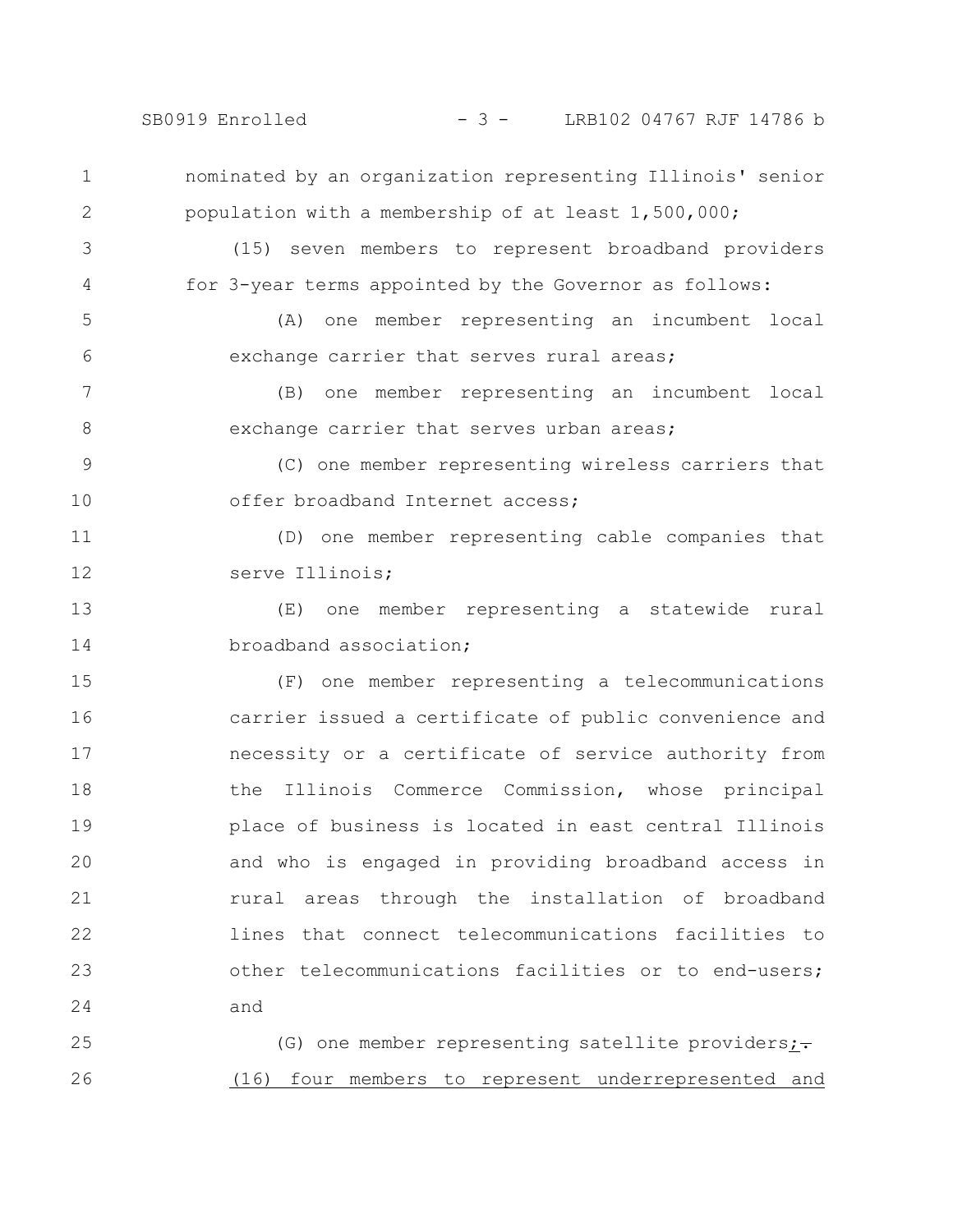SB0919 Enrolled - 4 - LRB102 04767 RJF 14786 b

| $\mathbf 1$ | ethnically diverse communities for 3-year terms appointed       |
|-------------|-----------------------------------------------------------------|
| 2           | by the Governor as follows:                                     |
| 3           | (A) one member from a community-based organization              |
| 4           | representing the interests of African-American or               |
| 5           | Black individuals;                                              |
| 6           | (B) one member from a community-based organization              |
| 7           | representing the interests of Hispanic or Latino                |
| 8           | individuals;                                                    |
| 9           | (C) one member from a community-based organization              |
| 10          | representing the interests of Asian-American<br>O <sub>T</sub>  |
| 11          | Pacific Islander individuals; and                               |
| 12          | (D) one member from a community-based organization              |
| 13          | representing the interests of ethnically diverse                |
| 14          | individuals.                                                    |
| 15          | (c) In addition to the $25$ $21$ voting members of the Council, |

the President of the Senate, the Minority Leader of the Senate, the Speaker of the House of Representatives, and the Minority Leader of the House of Representatives shall each appoint one non-voting member of the Council. 16 17 18 19

(d) All voting and non-voting members must be appointed within 90 days after the effective date of this Act. 20 21

(e) The members shall select a vice chair from their number. In the absence of the chair, the vice chair shall serve as chair. The Council shall appoint a secretary-treasurer who need not be a member of the Council and who, among other tasks or functions designated by the Council, shall keep records of 22 23 24 25 26